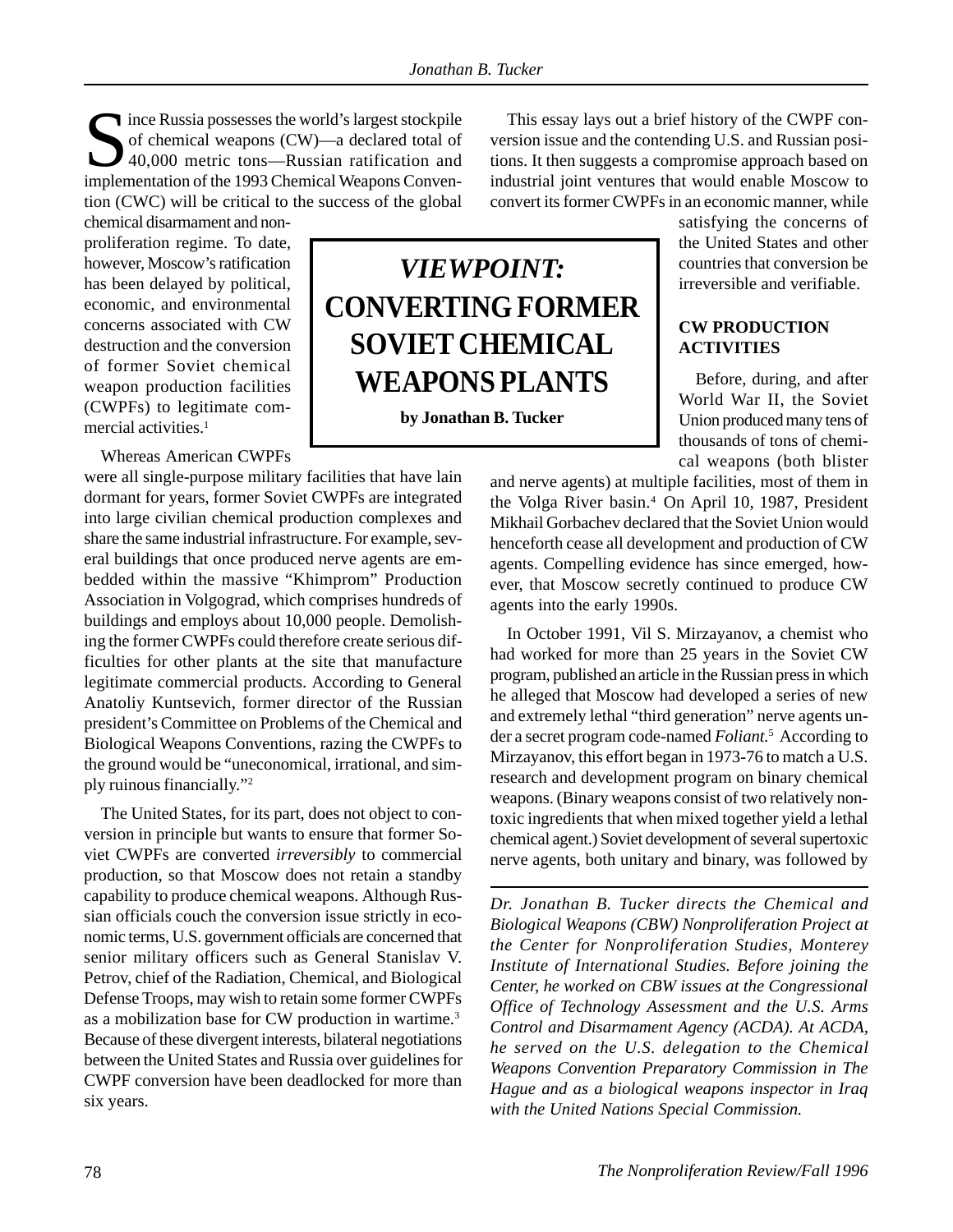the production and testing of experimental quantities in the late 1980s and early 1990s. Mirzayanov claimed that the new series of binary agents had the secret codename *novichok*, the Russian word for "newcomer," and that about 200 scientists and engineers were involved in their development.<sup>6</sup>

The Russian government adamantly denied Mirzayanov's allegations, and he was fired from his job in January 1992. After publishing two more articles about the secret CW program, he was arrested by the Federal Counterintelligence Service (formerly the KGB) on October 22, 1992, and jailed for 11 days in the infamous Lefortovo Prison in Moscow. The fact that Mirzayanov was charged with "divulging state secrets" strengthened suspicions that his revelations were true.<sup>7</sup> His statements were also confirmed and expanded upon by two other scientists, Lev A. Fedorov and Vladimir Uglev. International pressure finally caused the Russian government to drop the charges against Mirzayanov in March 1994 and allow him to emigrate to the United States.<sup>8</sup> Today, he maintains that the secret CW development program existed at least through the fall of 1993, months after Russia had signed the CWC. Although Moscow continues to deny the whistleblowers' allegations, they have become a festering source of mistrust.9

Another problem complicating the conversion issue is the lack of comprehensive information on the number and location of former CWPFs in Russia. The Wyoming Memorandum of Understanding (MOU) between the United States and the Soviet Union, signed on September 23, 1989, provided for a two-phased data exchange and verification experiment designed to build confidence in the chemical weapons area and to facilitate completion and implementation of the CWC. Phase II of the MOU specified the exchange of detailed information on the names and locations of former chemical weapons development and production facilities, as well as the types of agents and munitions produced in them.10

Under the MOU, the Russians declared about 20 former CWPFs and filling plants that were operational after January 1, 1946, including multiple buildings within the large chemical production complexes at Chapayevsk, Dzerzinsk, Volgograd, and Novocheboksarsk. At Chapayevsk, the mustard and lewisite production plants were razed in 1952 and 1988, respectively. At Dzerzinsk, most if not all of the former CWPFs have been dismantled; at Novocheboksarsk, several production facilities were contaminated with nerve agent in an industrial accident and will have to be demolished, so that only a few buildings are potentially suitable for conversion. At Volgograd, the Russians plan to convert five or six buildings that were formerly associated with nerve agent production and filling, including areas where specialized ventilation equipment was housed.11 (See *Figure 1*.)

Although the information exchanged under the Wyoming MOU was not released publicly, a State Department spokesman noted "what appear to be omissions and inconsistencies in the data" provided by Moscow.12 In particular, the Russian Phase II declaration did not list some facilities that had been included in the Phase I data, and lacked any information on development and production facilities associated with the *novichok* binary agent program.13 Testifying before the U.S. Senate Committee on Foreign Relations, then-Director of Central Intelligence R. James Woolsey stated after an initial review of the Russian MOU declaration:

I would say that we have serious concerns over apparent incompleteness, inconsistency, and contradictory aspects of the data. Russia did not declare any binary weapons programs either in development or production.<sup>14</sup>

According to Mirzayanov, production of binary CW agents in quantities ranging from a few metric tons to tens of metric tons took place at secret pilot-scale CWPFs in Shikhany, Volgograd, and Novocheboksarsk.15 Nevertheless, more recent information on the status of these facilities is lacking.

### **THE CHEMICAL WEAPONS CONVENTION**

During the CWC negotiations in Geneva in the late 1980s, the Soviet Union opposed requiring the complete demolition of CWPFs that had produced chemical warfare agents at any time after January 1, 1946. At Moscow's insistence, a provision was included in the draft treaty permitting the conversion of former CWPFs to legitimate activities. The rules for CWPF conversion were worked out jointly by the United States and the Soviet Union, and both sides were initially satisfied with the results. Moscow obtained a conversion option that would reduce the economic burden of implementing the CWC, in exchange for strict guidelines designed to minimize the risk of treaty violations at converted facilities.

According to the treaty text, states parties must either raze their CWPFs and CW munition-filling facilities, convert them temporarily for use as CW destruction fa-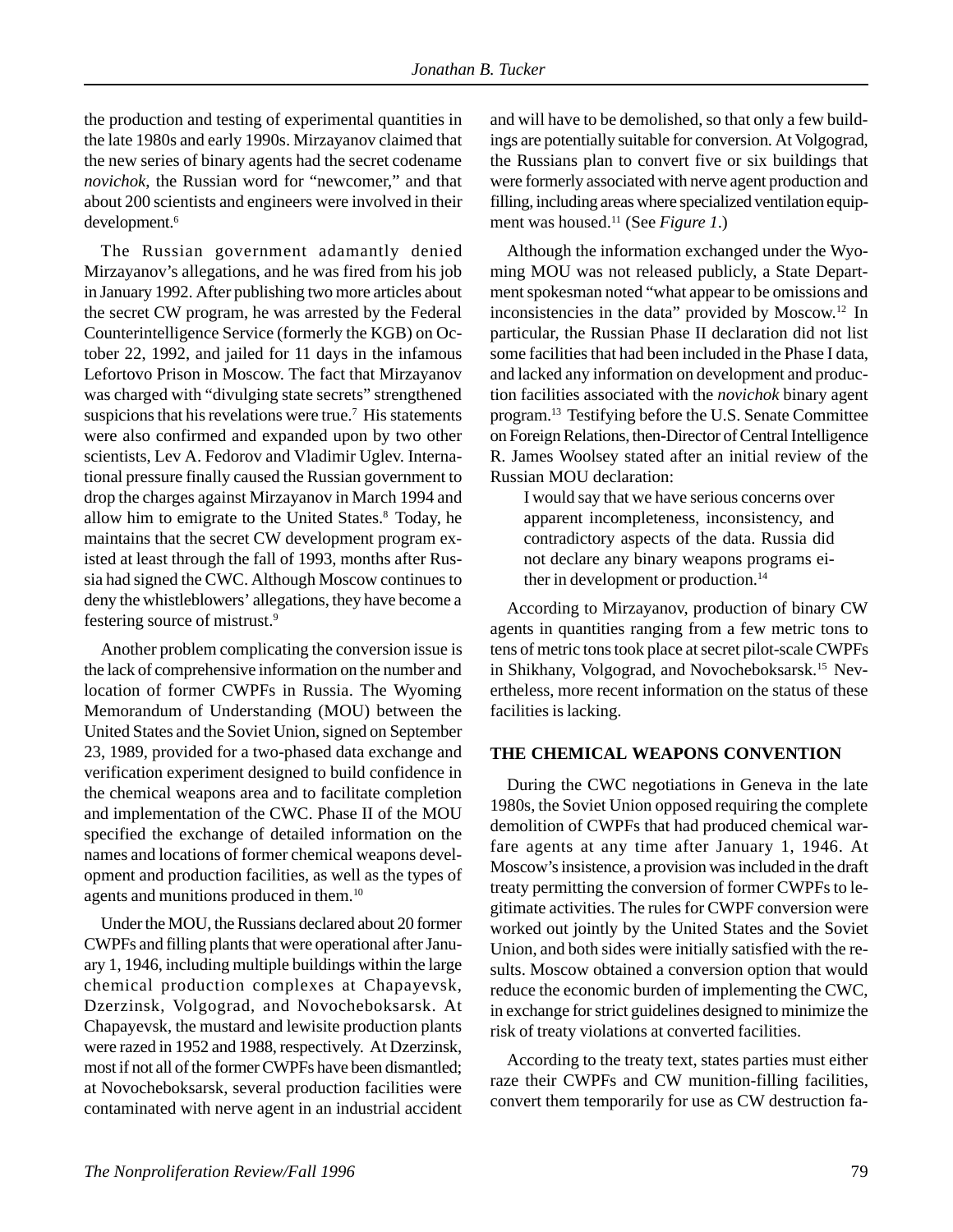| City                                 | Region                     | Name of facility                                | Former name(s)                                                                                                   | <b>Agents produced</b>                                                               | <b>Current status</b>                                                                                                                                       |  |  |
|--------------------------------------|----------------------------|-------------------------------------------------|------------------------------------------------------------------------------------------------------------------|--------------------------------------------------------------------------------------|-------------------------------------------------------------------------------------------------------------------------------------------------------------|--|--|
| <b>Dzerzinsk</b>                     | Nizhniy<br>Novgorod oblast | "Kaprolactam" Productio<br>Association          | "Zavodstroy" Plant<br>No. 96                                                                                     | mustard<br>lewisite                                                                  |                                                                                                                                                             |  |  |
|                                      |                            | "Orgsteklo" Production<br>Association           | "Roulon" Plant<br>No. 148                                                                                        | hydrocyanic acid                                                                     | and 1994, but a few<br>may still be intact.                                                                                                                 |  |  |
|                                      |                            | "Korund" Production<br>Association              | M.I. Kalinin Plant in<br>Chernorechenskiy                                                                        | hydrocyanic acid<br>phosgene                                                         |                                                                                                                                                             |  |  |
| Novocheboksarsk<br>(near Cheboksary) | Chuvash<br>Republic        | "Khimprom" Cheboksary<br>Production Association | <b>Production Facility</b><br>No. 3:<br>Chuvash Productio<br>Association<br>Khimprom imeni<br>Leninskiy Komsomol | <b>VX</b><br>Substance 33 (V-gas)<br>binary agents?                                  | The entire plant is<br>mothballed but intact:<br>several buildings are<br>heavily contaminate<br>with nerve agents                                          |  |  |
| Shikhany                             | Saratov oblast             | Volsk-17                                        | Volsk affiliate of<br>GosNIIOKhT                                                                                 | $A-230$<br>$A-232$<br>binary agents:<br>--novichok-5<br>--novichok-7<br>--novichok-# | Mirzayanov alleges<br>that secret CW agent<br>production occurred at<br>Shikhany, but Russia<br>did not declare this site<br>under the 1989<br>Wyoming MOU. |  |  |
| Volgograd (former<br>Stalingrad)     | Volgogradskaya<br>oblast   | S.M. Kirov "Khimprom"<br>Production Association | VKhTOP Plant No. 3<br>V-gas<br>Plant No. 91<br>sarin<br>soman<br>binary agents?                                  |                                                                                      | Some CW productio<br>equipment has been<br>removed from<br>buildings at the site.                                                                           |  |  |

|  |  |  |  |  | Figure 1: Former Soviet CW Production Facilities Potentially Suitable for Conversion |
|--|--|--|--|--|--------------------------------------------------------------------------------------|
|  |  |  |  |  |                                                                                      |

**Sources:** Aleksandr Dolgikh, "Chemical Weapons Must Be Destroyed. But Where? Perhaps Where They Were Being Produced Not So Long Ago," *Krasnaya Zvezda*, September 24, 1992, p. 3, in JPRS-TAC-92-030 (8 October 1992), pp. 39-40; Oleg Vishnyakov, "Binary Bomb Exploded" [Interview with Vil Mirzayanov and Lev Fedorov], *Novoye Vremya*, No. 44, October 27, 1992, pp. 4-9, in JPRS-TAC-92-033 (14 November 1992), pp. 44-49; Lev Fedorov and Vil Mirzayanov, "We Waged Chemical Warfare on Our Own Territory," *Nezavisimaya Gazeta*, October 30, 1992, pp. 1, 2, in JPRS-TAC-92-033 (14 November 1992), pp. 56-59; Douglas L. Clarke, "Chemical Weapons in Russia," *RFE/RL Research Report* 2(2), January 8, 1993, pp. 47-53; Lev Fedorov, "The Chemical Death Complex," *Rossiya,* No. 50, December 8-14, 1993, in JPRS-TAC-94-001 (18 January 1994); and Lev Fedorov, *Chemical Weapons in Russia: History, Ecology, Politics* (Moscow, 1994), in JPRS-TAC-94-008-L (27 July 1994).

cilities or, "in exceptional cases of compelling need," may request approval to convert them to "purposes not prohibited by the Convention" such as the production of commercial chemicals. A state party seeking to convert a CWPF must prepare a detailed justification for the request and a general facility conversion plan, which must then be approved by the Organization for the Prohibition of Chemical Weapons (OPCW), the international organization based in The Hague that will oversee CWC implementation after the treaty enters into force.<sup>16</sup>

The part of the OPCW that initially considers requests for CWPF conversion is the Executive Council, made up of representatives of 41 member states. The Executive Council then makes a recommendation to the Conference

of States Parties, encompassing all member states, which must vote unanimously to approve the conversion of each former CWPF.17 If any state party objects to the request and the associated conditions, consultations must be undertaken among the interested countries to seek a mutually acceptable solution. The CWC also specifies detailed procedures for CWPF declaration, conversion, and verification.<sup>18</sup>

At the CWC signing ceremony in Paris on January 13, 1993, Russian officials agreed to join the treaty regime but made known their continuing concerns over the provisions on CWPF conversion and the costs of verification. They asserted that these issues were still open and would have to be addressed by the CWC Preparatory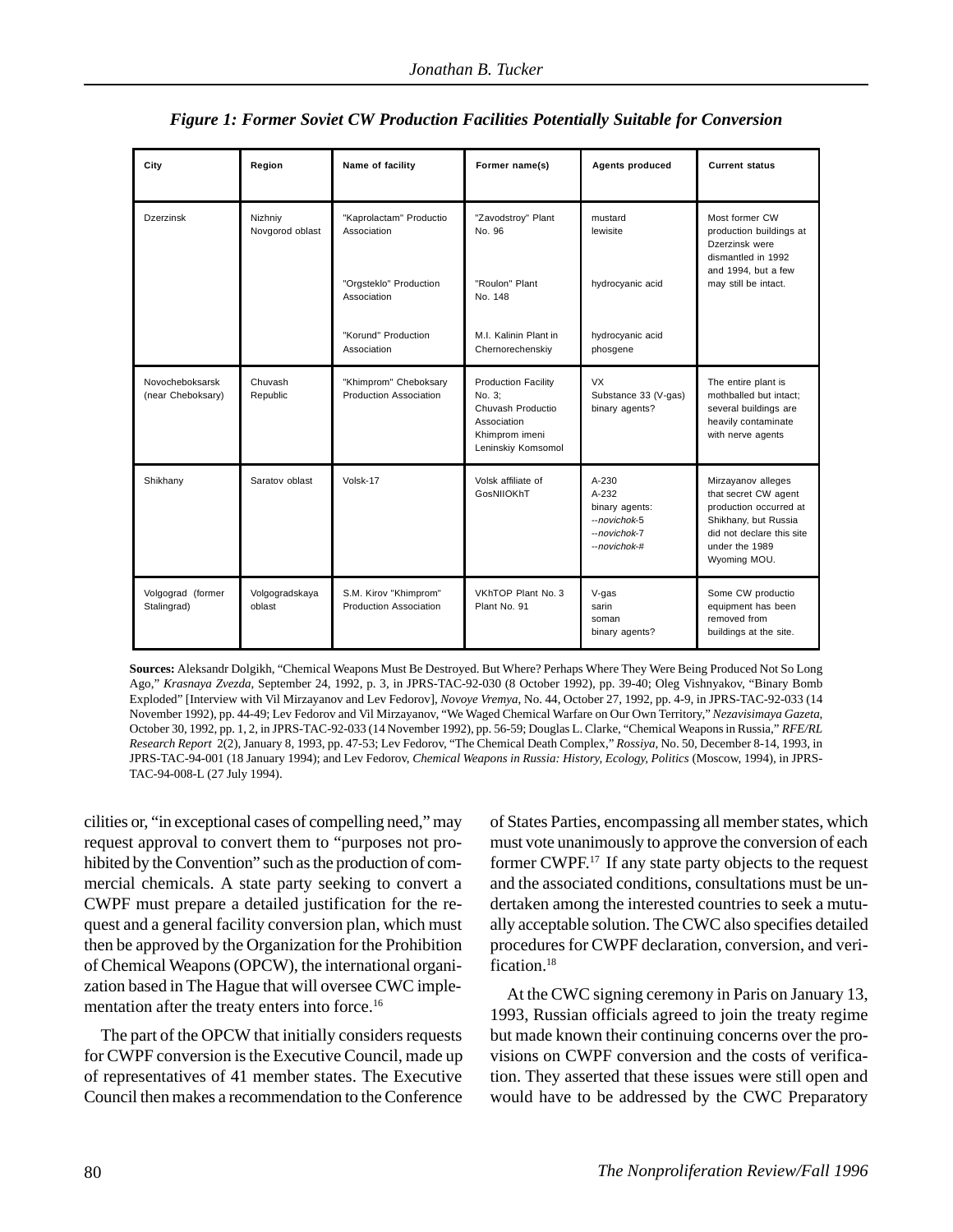Commission (PrepCom), a group of signatory states that began meeting in The Hague in February 1993 to negotiate detailed procedures for implementing the Convention.19 In an interview with *Izvestia*, General Kuntsevich said, "We believe that all these questions can be resolved within the framework of the preparatory committee's [*sic*] work. We have no political alternative to the Convention, but there are financial difficulties that we hope to resolve."20

In 1995, Pavel Syutkin, who had replaced Kuntsevich as chairman of the Russian president's Committee on Problems of the Chemical and Biological Weapons Conventions after Kuntsevich was fired in April 1994, stated that in the view of his government:

the most prudent and economically rational decision is to convert [former CWPFs] after the removal and destruction of the equipment that was producing chemical weapons. These facilities will thereby meet the standards of general purpose chemical plants.... The possibility of conversion has been provided for in the Convention, however, concrete proposals and procedures should be determined separately.21

## **THE BILATERAL DESTRUCTION AGREEMENT**

The CWC is not the only agreement that addresses the issue of CWPF conversion. On June 1, 1990, Presidents George Bush and Mikhail Gorbachev signed the "Agreement on the Nonproduction and Destruction of Chemical Weapons and on Measures to Facilitate the Multilateral Chemical Weapons Convention," better known as the Bilateral Destruction Agreement (BDA). At the time the BDA was signed, it was assumed that the CWC would take several years to complete. Thus, the original intent of the bilateral agreement was to achieve an early Russian commitment to CW destruction and facilitate progress in the multilateral negotiations.

Under the BDA, the two largest possessors of chemical weapons agreed to halt any further CW production and destroy all but 5,000 metric tons of their respective stockpiles. The bilateral agreement thereby satisfied the U.S. interest in having Russia begin destroying the bulk of its chemical weapons—as the United States was already doing under congressional mandate—and the Russian interest in stopping the U.S. binary CW program.<sup>22</sup> The BDA also established joint measures for monitoring the U.S. and Russian CW destruction programs that were subsequently incorporated into the draft CWC. It was also envisioned that once the CWC entered into force, the United States and Russia would continue to inspect each other's destruction and conversion efforts under the BDA, with general oversight by the international inspectorate. By avoiding redundant multilateral inspections, this arrangement promised to save substantial money and resources for the OPCW.23

After the BDA was signed, the U.S. and Soviet delegations began meeting in Geneva to negotiate a protocol specifying detailed implementing procedures and updated provisions for the agreement. These negotiations soon bogged down, however, over U.S. insistence on—and Soviet resistance to—stringent guidelines for CWPF conversion and bilateral verification. With the opening of the CWC for signature in January 1993, the BDA was no longer required to give impetus to the multilateral negotiations. Even so, Washington continued to view the bilateral agreement as an important measure in its own right.

On March 26, 1993, the U.S. and Russian delegations agreed provisionally on a BDA implementing protocol, pending high-level political approval.<sup>24</sup> The United States accepted the document as final, but after further review in Moscow, the Russian side requested some significant changes to the provisions on CWPF conversion. Because the proposed changes would have weakened the regime, they were unacceptable to the United States.<sup>25</sup> Since then, the BDA negotiations have remained deadlocked, and the bilateral agreement has never been implemented.

## **DISCUSSIONS IN THE CWC PREPCOM**

In late 1993, the CWC PrepCom in The Hague began discussing the CWPF conversion issue. The United States introduced a "non-paper" (an unofficial working paper) on this topic for discussion by the Expert Group on Chemical Weapons Issues, and Russia followed suit in spring 1994.26 Whereas the U.S. paper demanded stringent measures to ensure the irreversibility of conversion, the Russian paper sought to limit its scope and cost.<sup>27</sup> In an attempt to broker a compromise, the PrepCom secretariat combined the two papers and highlighted areas of commonality and difference.<sup>28</sup> Given the large gap between the U.S. and Russian approaches, however, the Expert Group was unable to reach consensus on a set of guidelines for CWPF conversion and verification.<sup>29</sup>

When the technical discussions in the CWC PrepCom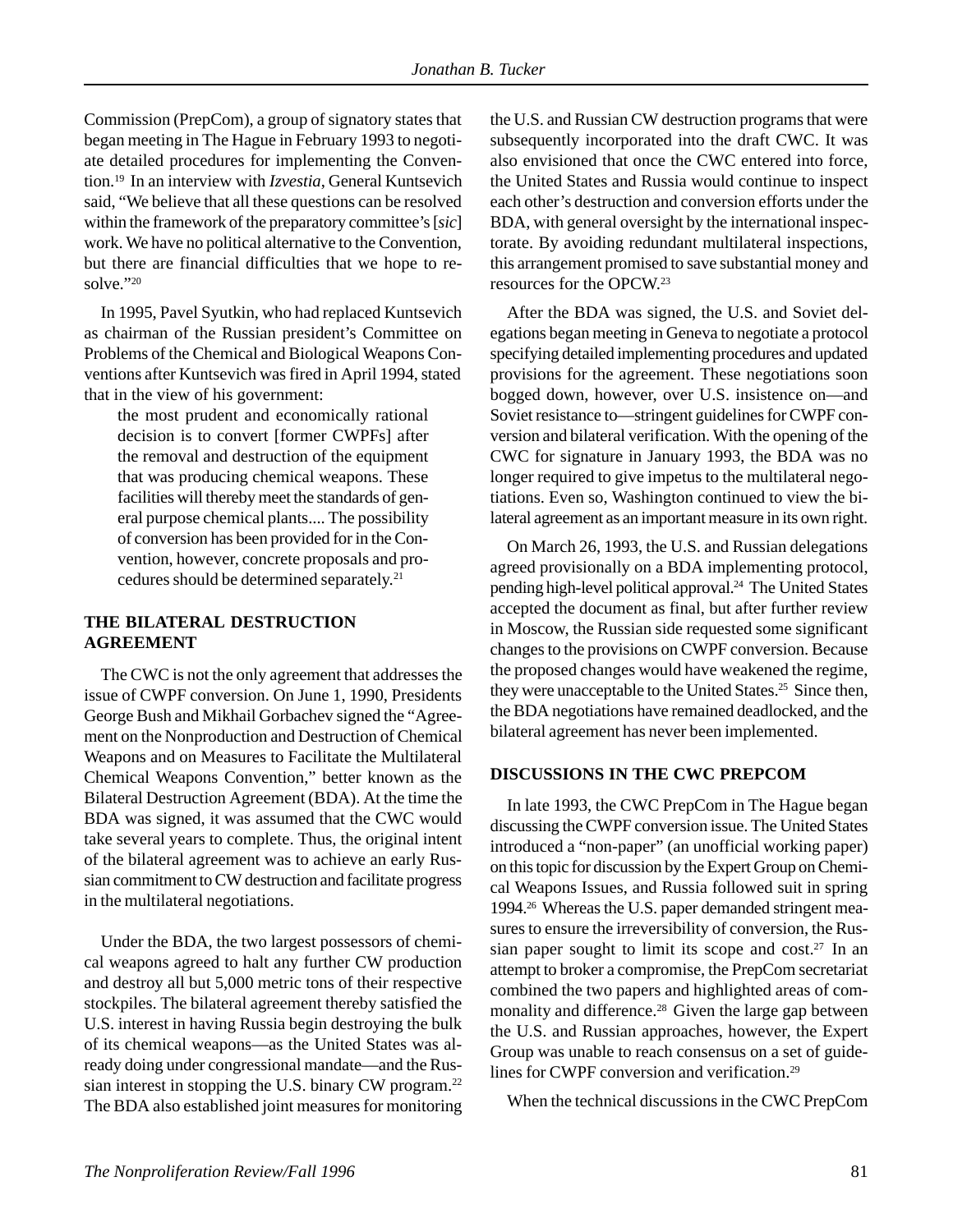failed to bear fruit, Moscow decided to raise the debate on CWPF conversion to the political level. On March 23, 1995, the Russian delegation introduced a new paper in the Expert Group and also presented it several days later at the Tenth Plenary session of the PrepCom on April 3, 1995. Titled "The Issue of Declaration of Chemical Weapons Production Facilities," the Russian paper proposed a sweeping reinterpretation of the CWC that sought to define away the problem of CWPF conversion.

Article II of the Convention defines a CWPF as "any equipment, as well as any building *housing* such equipment, that was designed, constructed or used at any time since 1 January 1946."30 The Russian paper argued that because the CWC definition uses the verb "housing" in the present tense, a building from which the CW production equipment has been removed prior to Convention's entry into force—and hence before the declaration of the facility—no longer fits the definition of a CWPF. In other words, simply removing the final-stage CW production equipment from a former CWPF would be tantamount to "destroying" it, thereby exempting the facility from the Convention's strict guidelines on conversion and requirement for frequent routine inspections.

The Russian paper went on to state explicitly that the CWC "does not provide for any procedures and methods for verification of declarations in regard to such ["destroyed"] facilities (with the exception of possibilities associated with the challenge inspection mechanism)."31 Thus, if the Russian reinterpretation were accepted, a country having concerns about possible treaty violations at a converted CWPF would have no choice but to request the international inspectorate to conduct a "challenge" inspection of the site—a politically difficult option, since it would require one state party to accuse another of a treaty violation.

During the Tenth Plenary, the Russian delegation reiterated Moscow's intention to declare all of its former CWPFs, including "those which, at the time of the Convention's entry into force, may already be destroyed." The Russian statement then added, rather disingenously, that "chemical weapons production facilities that have already been destroyed...cannot be required to be destroyed a second time after the Convention has entered into force."32 In this context, the term "destroyed" clearly covered facilities that had been converted unilaterally by removing the final-stage CW production equipment.

By trying to redefine "CWPF" in the multilateral

PrepCom, Russia sought to sidestep the deadlocked BDA negotiations and gain international recognition and legitimacy for its position on CWPF conversion. If some countries sided with its reinterpretation of the CWC, Moscow would be in a stronger bargaining position with Washington. This bold gambit was not successful, however. During the Tenth Plenary, the Russian paper elicited strongly negative comments from the delegations of the United States, Great Britain, Germany, the Netherlands, and several states from other regional groups.<sup>33</sup> These countries argued that because the equipment and chemical ingredients involved in nerve agent production are similar to those used to produce legitimate products (such as pesticides and fire retardants), unilateral assurances cannot provide confidence that a former CWPF has been converted irreversibly. Thus, frequent routine inspections are essential to verify CWC compliance.34

Comments on the Russian paper by a few countries went further, accusing Moscow of acting in bad faith. According to a strongly worded statement by the British delegation:

The Russian behavior calls into question her commitment to the principles of the CWC. It arouses the suspicion that the real intention is to remove—and perhaps conceal—equipment, while leaving the sites untouched. This would mean that they could quickly be reactivated. This is not what we have worked so long on the CWC to achieve.35

The German delegation also stated pointedly that the Russian reinterpretation would exclude from the CWC verification regime "many facilities in which the largest possessor of chemical weapons produced thousands and thousands of tonnes of chemical weapons, including super-toxic nerve gases....Such an understanding would clearly be against the spirit of the Convention."36

Despite this harsh criticism, the Russians moved ahead with their efforts to convert their former CWPFs to commercial production. At the Eleventh Plenary of the PrepCom in July 1995, the Russian delegate announced that more than half of the former CWPFs in Russia had already been converted unilaterally, although he did not specify the total number of such facilities.<sup>37</sup> This statement aroused concern on the part of many delegations, since it would now be difficult to verify that CW production equipment removed from the facilities in question had actually been destroyed.<sup>38</sup>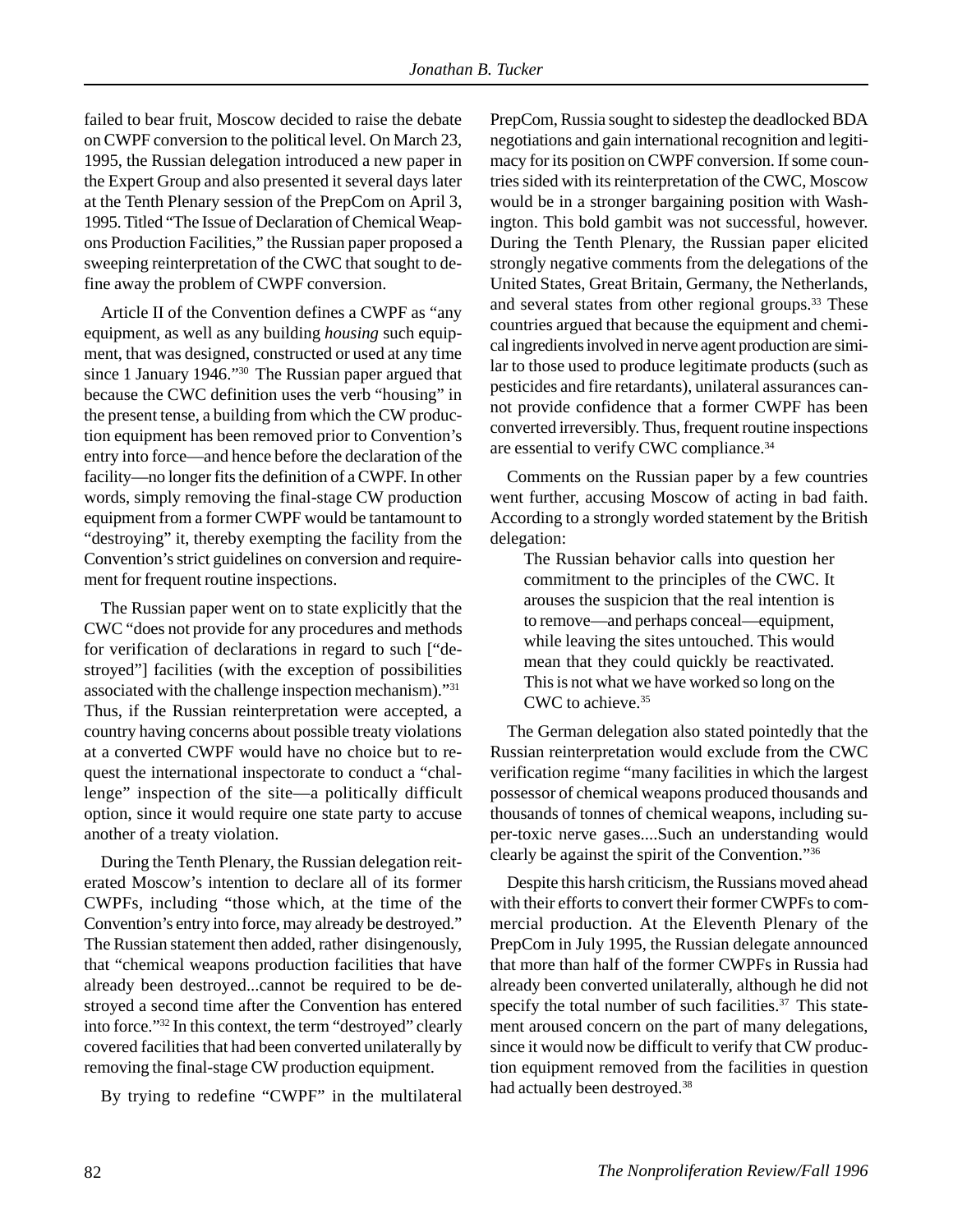Moscow defended its action on the grounds of economic necessity and its sovereign right to make such decisions prior to the entry into force of the CWC. The Russian delegation also claimed that opposition to its proposed reinterpretation of the Convention had been "artificially stirred up" by "certain countries" that were seeking to exempt from destruction some of their own plants for the production and filling of chemical weapons.39 This statement was a clear reference to Moscow's allegation that the United States had deliberately omitted from its Wyoming MOU declaration a number of facilities formerly associated with the U.S. binary CW program.<sup>40</sup>

During the fall 1995 session of the CWC PrepCom, the United States proposed a compromise on CWPF conversion: after the entry into force of the Convention, the OPCW international inspectorate would perform an initial inspection of all former CWPFs and determine on a case-by-case basis what further verification measures, if any, would be required.<sup>41</sup> In this way, the frequency and intrusiveness of on-site inspections would be tailored to the assessed risk to the Convention posed by each converted facility. Moscow responded by agreeing to a onetime inspection of its unilaterally converted CWPFs "to confirm that no features of chemical weapons production facilities have been retained."42 At the same time, the Russians insisted that these facilities would not be declared as converted CWPFs but rather as a new category of "destroyed" CWPFs, which would not be subject to routine inspection. Not surprisingly, this Russian proposal was unacceptable to the United States and other likeminded countries.

One reason for the U.S. refusal to accept the Russian approach was concern that unilaterally converted CWPFs could provide a latent mobilization capacity for CW agent production in wartime, or that the manufacture of legitimate chemicals could serve as a cover for illicit activities.43 These fears may be exaggerated. Even if Russia were to violate the CWC, it would be unlikely to produce CW agents at suspect sites such as former CWPFs. According to Vil Mirzayanov, a more likely evasion scenario would involve the production of binary CW components, which are relatively non-toxic and hence could be manufactured in ordinary plants under the cover of agricultural or industrial chemicals.44

Apart from the plausibility of various evasion scenarios, the conversion issue is also a matter of principle: commercial production at former Soviet CWPFs will only be acceptable to the United States and other countries if it is fully consistent with both the letter and spirit of the CWC. Indeed, Russian behavior in this area is widely viewed as a test of Moscow's willingness to comply with the basic prohibitions of the Convention.

### **RENEWED BILATERAL DISCUSSIONS**

In the fall of 1995, the Clinton administration, concerned that the CWPF conversion issue was deadlocked in both the bilateral and multilateral negotiations, launched a high-level effort to resolve the deadlock over the BDA. The primary motivation for this step was political—to facilitate a vote by the U.S. Senate to approve CWC ratification. Implementing the bilateral verification provisions under the BDA would reassure conservative senators that the United States would not have to rely entirely on multilateral verification but would have its own inspection teams on the ground in Russia to monitor the destruction of Moscow's CW stockpiles and the conversion of its former CWPFs.

Another rationale for concluding the BDA is that a failure to establish bilateral verification measures could substantially increase the costs of implementing the CWC. To date, all planning assumptions for the OPCW budget have been based on the BDA being in effect before the entry into force of the Convention.<sup>45</sup> The current estimated annual budget for the OPCW is roughly \$100 million for an organization of about 400 people. Yet without a bilateral verification regime in place, the OPCW would have to hire as many as 100 more inspectors and administrative staff to monitor CW destruction activities in the United States and Russia. This 25 percent increase in staff size, combined with the cost of additional inspection equipment, could increase the OPCW budget by between \$30 million and \$50 million.<sup>46</sup> Nevertheless, these additional costs will not all come due immediately. Even assuming Russia ratifies the CWC in 1997, its planned CW destruction facilities do not yet exist. Thus, the systematic monitoring of such sites will not be required for at least the first few years after the entry into force of the CWC.

In the fall of 1995, bilateral CW issues were placed on the agenda of the Gore-Chernomyrdin Commission, a high-level political channel between U.S. Vice President Al Gore and Russian Prime Minister Viktor Chernomyrdin. To address the problem of CWPF conversion, the American side informally proposed a "visit" to Volgograd by a team of U.S. government officials and industry representatives. Washington's approach was to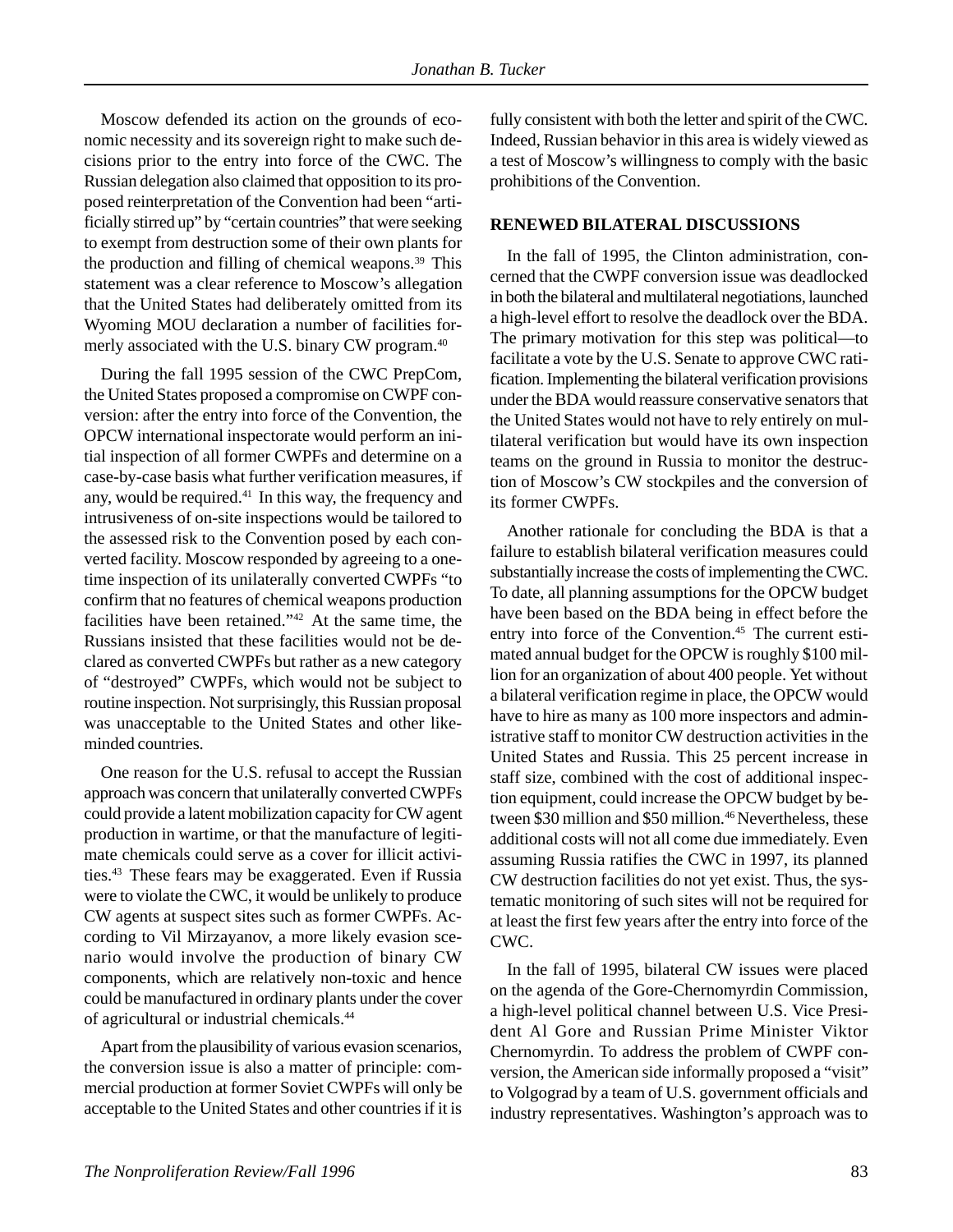focus initially on the CWPFs at Volgograd and later arrange a separate visit to Novocheboksarsk. (Although the latter facility appears to be extensively contaminated, the Russians have not ruled out the possibility of converting some buildings there.)

At the seventh meeting of the Gore-Chernomyrdin Commission in Moscow on July 14-16, 1996, the Russian Prime Minister approved the U.S. visit to Volgograd. Even so, he continued to insist that unilaterally converted CWPFs could not be routinely inspected in the future because they had already been "destroyed."47 The American and Russian sides also differed on the composition of the visiting delegation: Moscow wanted it to consist primarily of U.S. industry representatives interested in joint ventures at Volgograd, whereas Washington sought a majority of government verification experts and saw the visit as an opportunity for conversion planning consistent with the CWC.<sup>48</sup> Thus, the two sides continued to talk past each other.

Meanwhile, the Russians were sending mixed signals about their commitment to the bilateral process. At the Fourteenth Plenary of the CWC PrepCom on July 22-26, 1996, the Russian delegate said that Moscow's experience with the Wyoming MOU and the unfinished BDA had led to the conclusion that:

in the context of the Convention, *only a multilateral mechanism* can amply provide an adequate scope for the obligations on chemical disarmament and the required level of confidence in their implementation.<sup>49</sup>

This statement implied that Russia intended to focus on the multilateral CWC PrepCom and abandon the bilateral process. Yet the bilateral talks continued. During their July meeting, Gore and Chernomyrdin set up a special channel on bilateral CW issues between John Holum, director of the U.S. Arms Control and Disarmament Agency, and Yuri Baturin, executive secretary of the Russian Defense Council and chairman of the Interdepartmental Commission on Chemical Disarmament.

At a press conference a few days before his first meeting with Baturin in August 1996, Holum said that Washington still wanted to implement the BDA because having U.S. inspectors on the ground in Russia monitoring CW destruction and CWPF conversion would provide additional assurances of Russian compliance. On the conversion issue, Holum declared that Moscow's proposed reinterpretation of the CWC was unacceptable because "it would take the most modern and most recently used and most capable chemical weapons production facilities and remove them from the regime."50 In the U.S. government's view, he said, the viability of the CWC:

depends on having routine access to the most modern and most capable facilities that have the greatest possibilities for being reconverted to chemical weapons production. What we are interested in doing, in working with the Russians, is to assist in a conversion that would be permitted and legitimate under the treaty. It doesn't escape long-term inspection, but it does serve their interest in having economically viable entities.<sup>51</sup>

When Holum and Baturin met in Moscow on August 10, 1996, they discussed several bilateral CW issues, including assistance for Russian CW destruction, unresolved data-declaration issues left over from the Wyoming MOU, and plans to implement some kind of bilateral verification system. In this regard, Holum sought to persuade Baturin that routine verification of converted CWPFs would be in Moscow's best interest. Although there were no major breakthroughs, the two sides made modest progress and agreed to meet again in the near future.52 Nevertheless, the date of the U.S. visit to Volgograd, which had originally been set for October, was subsequently postponed indefinitely by the Russian side on the grounds that the facility was not yet ready to receive visitors.

# **THE SHAPE OF A COMPROMISE**

Resolving the deadlock over CWPF conversion will require a compromise formula that simultaneously reduces the financial cost of CWC implementation for Russia and reassures the United States and other governments that the converted facilities cannot be used for military purposes, thereby avoiding interminable battles over compliance. A useful model in this regard may be the conversion of former Soviet biological weapons (BW) facilities through joint ventures with American firms, with the blessing and financial support of the U.S. government. Of particular interest are the institutes belonging to Biopreparat, an ostensibly civilian pharmaceutical production association that from 1973 to 1992 was secretly involved in the Soviet/Russian BW program.<sup>53</sup>

In April 1995, for example, the U.S. firm Allen & Associates International (AAI) signed a contract with a former Biopreparat facility in Stepnogorsk, Kazakstan, to form a joint venture company called "Kamed Re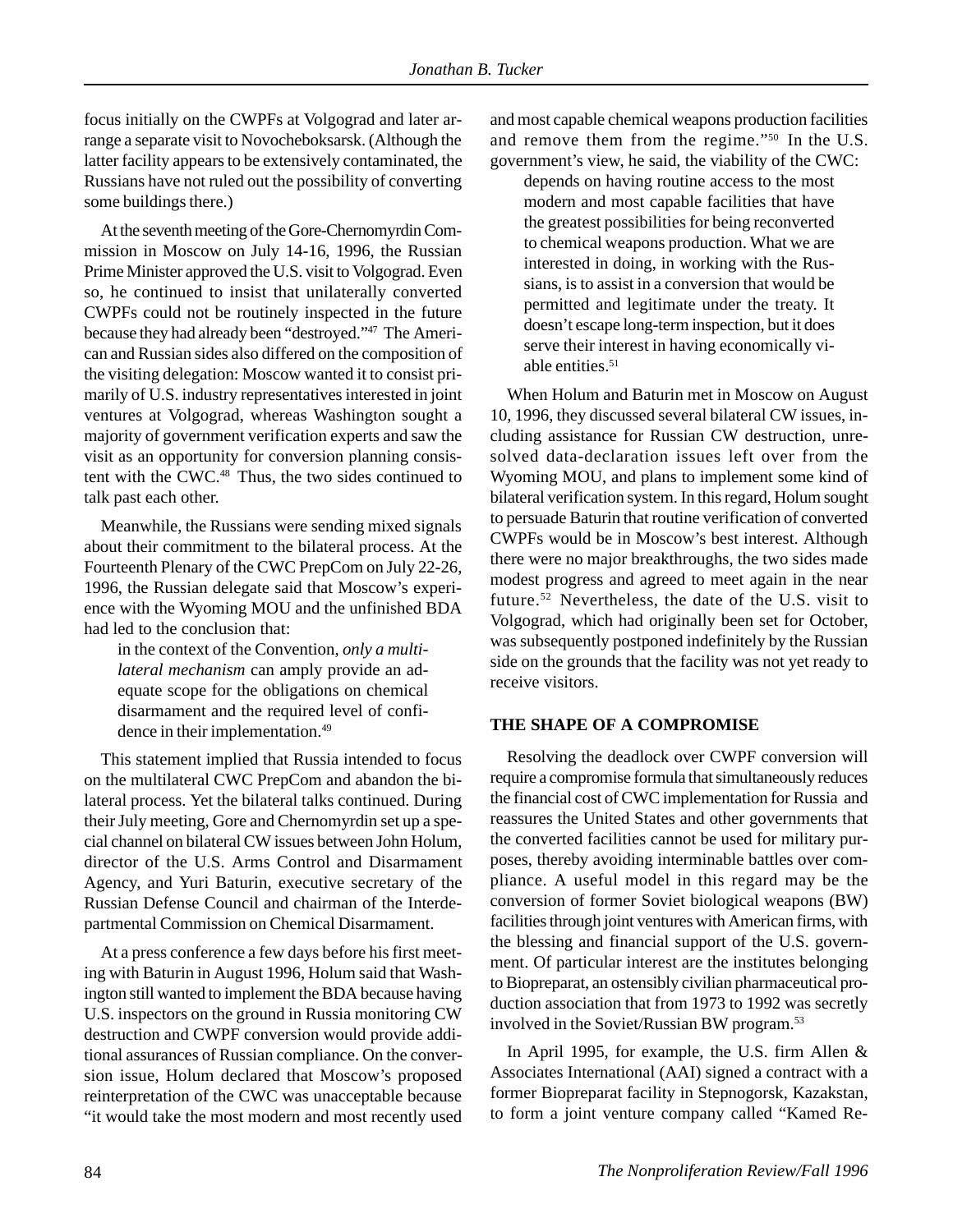sources," which will manufacture painkillers, antibiotics, and vitamins. To convert this plant, the U.S. Defense Department is contributing \$2.6 million and AAI \$3 million. The American partner firm was interested in the joint venture because it had sought for three years to develop a pharmaceutical industry in the former Soviet Union.54

In much the same way, the U.S. government could serve as a matchmaker and provide seed money for industrial joint ventures at former Soviet CWPFs.<sup>55</sup> Vil Mirzayanov believes that the idea of joint ventures at Volgograd is "a very promising idea, in theory." He cautions, however, that the converted facilities "must be subject to strict verification, because unfortunately they are still under the control of the Russian army—the same people responsible for CW development and production." Accordingly, Mirzayanov recommends that managers and technicians from the foreign partner firms be present on-site to ensure that the converted CWPFs are not diverted to illicit purposes; an arms-length partnership, in his view, would not be desirable.<sup>56</sup>

U.S. and other foreign companies will probably decide to invest in joint ventures at Volgograd because of a desire to gain a foothold in the Russian market rather than in the expectation of immediate profits. It is still unclear, however, whether chemicals manufactured at former CWPFs could compete effectively on world markets or even if adequate domestic markets exist. Chemical company executives may also be concerned about the public-relations aspect of doing business at former Soviet CWPFs, given the unresolved allegations about Russia's secret binary agent program. No company wants to be accused of contributing—even inadvertently—to banned weapons-related activities. According to Michael Walls of the Chemical Manufacturers Association, "We don't yet have enough information about what is going on [at the former CWPFs] to evaluate the quality of the investment. There is some interest on the part of U.S. industry, but not overwhelming interest."57 Walls notes that joint ventures involving American companies would be unlikely without an official agreement between the U.S. and Russian governments, as well as financial incentives such as risk insurance provided by the Overseas Private Investment Corporation (OPIC).

Uncertainties also remain about the safety of former Soviet CWPFs. Some buildings at Volgograd that are made of porous material such as brick may be contaminated with toxic CW agents, making it hazardous to use them for legitimate production. Indeed, Mirzayanov claims that he analyzed probe samples from the smokestacks at Volgograd and found high concentrations of the lethal nerve agent soman. During years of soman production at the plant, he says, the supertoxic agent was absorbed into the walls through a physiochemical process. Even if the soman could be removed, Mirzayanov contends that toxic degradation products might still contaminate commercial products and endanger the health of plant workers. He also claims that plant managers at Volgograd refused to acknowledge his analytical results.<sup>58</sup>

U.S. officials, in contrast, doubt the contamination problem at Volgograd is that severe. One expert who visited the site during a Wyoming MOU inspection said that only one building—a former munitions-filling area—was so contaminated that protective suits had to be worn.<sup>59</sup> According to Kevin Flamm, program manager for chemical demilitarization at the U.S. Army Aberdeen Proving Ground, the extent of contamination at Volgograd and Novocheboksarsk remains to be assessed. He notes, however, that concrete and mortar are chemically basic and thus would tend to accelerate the decomposition of nerve agents. If a residual hazard exists, Flamm says, the Russians might be able to seal the walls to prevent leaching of toxic material.<sup>60</sup>

A final obstacle to joint ventures at former CWPFs is political—the fact that the CWC requires multilateral approval of any proposed conversion. A foreign company that perceives a potential market for chemicals in Russia and seeks to acquire and convert a former CWPF must first prepare a business plan for the financing bank and investors, environmental impact statements for the local and federal Russian governments, and a general conversion plan for the OPCW. As mentioned earlier, the international organization's 41-member Executive Council will recommend to the Conference of States Parties whether to approve the conversion request for a particular CWPF. The member states must then rule on the request by consensus, based on the assessed risk of illicit production at the converted facility.

Since even one state party could veto the conversion of a CWPF out of legitimate concerns or ulterior motives, there is no guarantee that a conversion request will be approved. Although the United States will probably support all of Russia's nominations, other countries might seek to block them. Poland, for example, could have an interest in preventing CWPF conversion at Volgograd because Russia competes for many of the same commer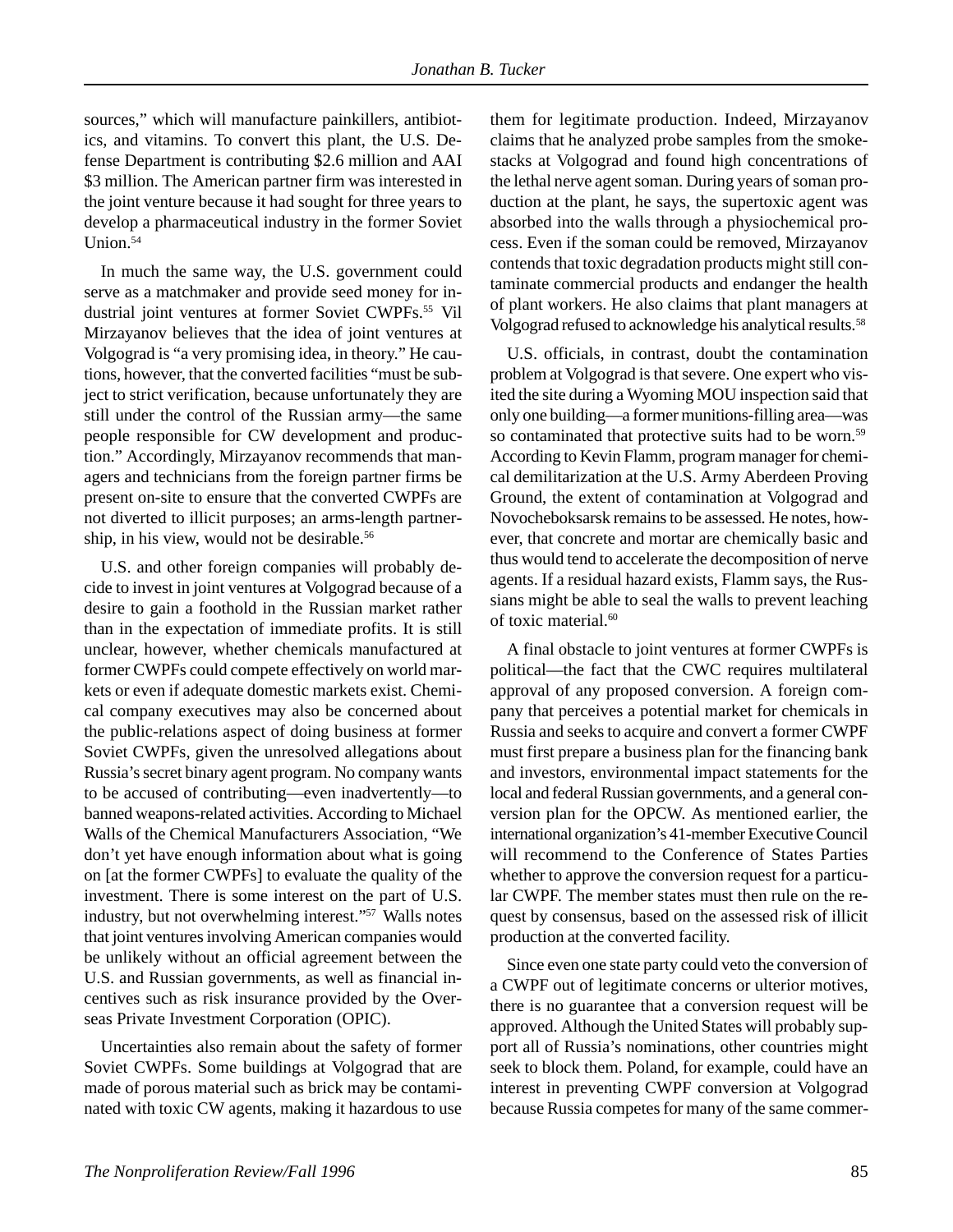cial chemical markets or because Warsaw may not trust Moscow to comply with the CWC.

Another problem is that the conversion option is timelimited. According to paragraph 66 of Part V of the CWC Verification Annex, a state party has only four years after the Convention enters into force to request the conversion of a former CWPF. Since the evaluation of a facility's economic potential and the preparation of the necessary reports could take several months, time will quickly run out for the conversion option. Indeed, given the restrictive provisions of the CWC, a U.S. official worries that the United States may be "promising industry more than we can deliver. Our hands are tied by the Convention and there's only so much we can do within those constraints."61

One way to make the prospect of joint ventures at former Soviet CWPFs more attractive to prospective investors would be for the United States to assume some of the financial risks. For example, the U.S. government might offer to pay for preliminary studies such as a market analysis, the general conversion plan required by the CWC, and draft environmental impact statements. Interested U.S. chemical companies would then offer to purchase and convert CWPFs *contingent* on approval by the Conference of States Parties. In this way, industry's sunk costs would be zero prior to approval of the conversion plan. Although there would be some risk that the OPCW would reject the conversion request for a particular facility, the cost to the U.S. government of subsidizing the study phase would be more than offset by the high potential payoff in arms control and transparency. Moreover, keeping former CW scientists and workers employed at the converted facilities would reduce the risk of a "brain drain"of lethal expertise to proliferant countries and terrorist groups.

#### **CONFIDENCE-BUILDING MEASURES**

Even if American chemical companies are interested in joint ventures at former Russian CWPFs, the U.S. government has stated it will not authorize them unless the facilities are converted in a manner consistent with the CWC guidelines—a precondition that Moscow has so far shown no signs of accepting.<sup>62</sup> Nevertheless, a compromise to break the current deadlock is still possible. By offering financial incentives such as seed money for CWPF conversion,<sup>63</sup> the United States may be able to persuade the Russian government to reconfigure its converted CWPFs to demonstrate they are low-threat, thereby building confidence in CWC compliance.

For example, the Russians have a compelling economic need to retain the production *capacity* of their former CWPFs but not the capability to produce specific chemicals. For this reason, Moscow might agree to limit the range of compounds manufactured at converted facilities. One approach would be to rule out the production of any chemicals structurally related to nerve agents, such as organophosphorus compounds (i.e., chemicals containing a carbon-phosphorus bond) or, better yet, all compounds containing phosphorus. With such a ban in place, testing the production line for elemental phosphorus could verify rapidly that no organophosphorus compounds were being manufactured at the site—with no risk of compromising proprietary business information.64 Moreover, periodic sampling by a small team of inspectors, or the use of a low-cost automated sampling system,<sup>65</sup> would be adequate to monitor CWC compliance, greatly reducing the verification burden.

As an additional incentive for Moscow to permit routine inspections of converted CWPFs, the United States might offer to cover some or all of the costs associated with systematic verification, either on a bilateral or multilateral basis. For example, the CWC requires the inspected state party to pay for in-country travel and *per diem* expenses of OPCW inspection teams and expendable items consumed during sampling and analysis, but not fixed costs such as inspector salaries, housing, and retirement benefits. If payment of reimbursable costs were the only obstacle to Russia's acceptance of routine inspections at converted CWPFs, the United States might well agree to subsidize them.

In conclusion, a U.S. offer of political and financial support for industrial joint ventures at former Soviet CWPFs, with the condition that these facilities are converted in a manner consistent with the CWC, could help break the current deadlock between Washington and Moscow. Such a compromise formula would reduce the economic burden on Russia of implementing the Convention, while addressing legitimate U.S. concerns that CWPF conversion be irreversible and subject to systematic verification.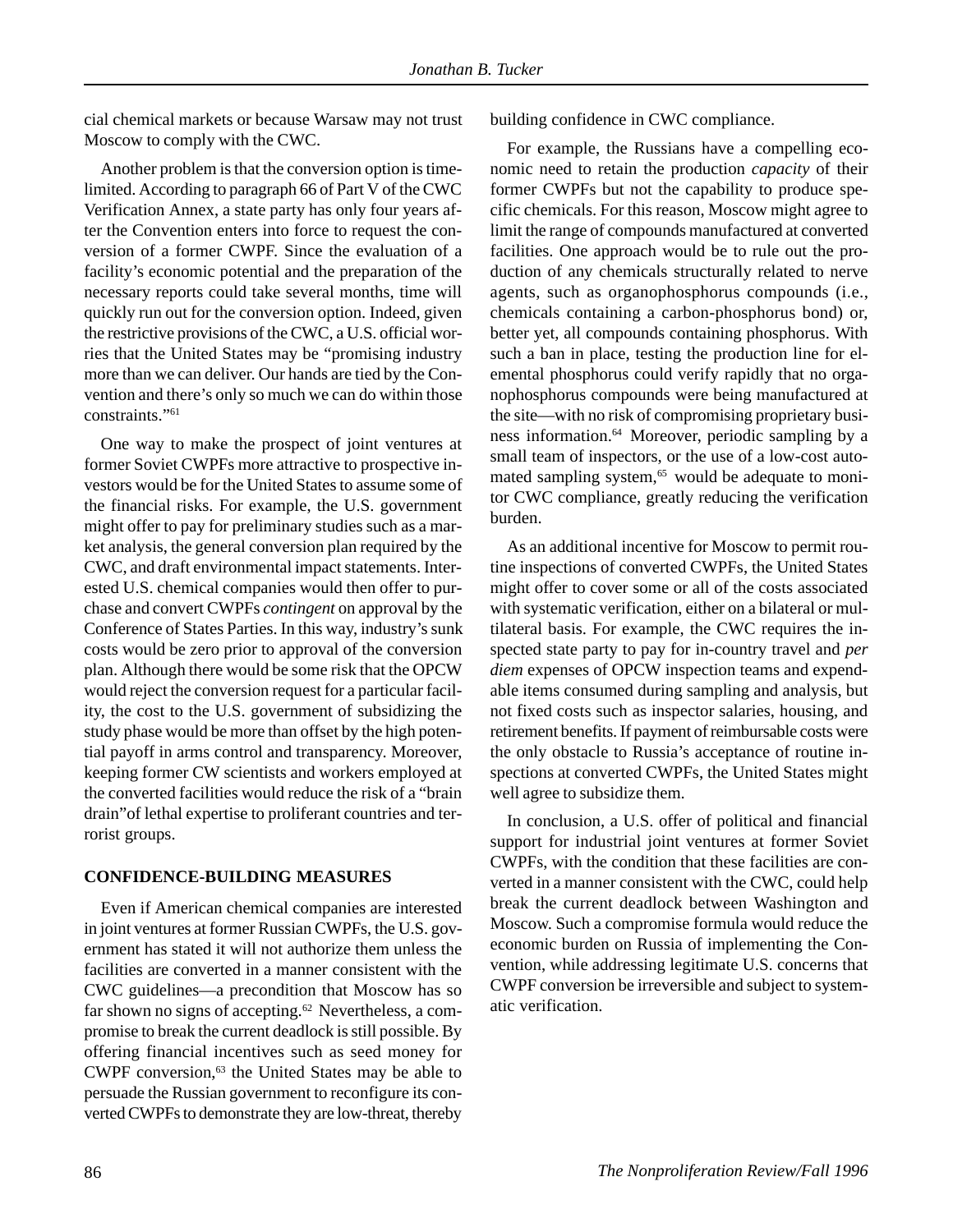<sup>1</sup> The decision by the U.S. Senate leadership on September 12, 1996, to postpone a vote on the CWC until after the November presidential election is likely to delay Russian ratification still further.

<sup>2</sup> Viktor Litovkin, "Moscow Votes For Chemical Disarmament Convention, Though It Doesn't Agree With Everything In It," *Izvestia,* August 27, 1992, pp. 1, 4; in *The Current Digest* XLIV(34), 1992, p. 15.

<sup>3</sup> Author's telephone interview with a U.S. government official (name withheld on request), April 26, 1996.

4 A large number of facilities were involved in CW agent production in the Soviet Union before and during World War II. According to Vil Mirzayanov, a former chemical weapons scientist, "In Moscow alone there were at least six plants manufacturing toxic agents.... Generally speaking, you could say that in the European part of the country there was probably no population center of any size, any city, that did not manufacture chemical weapons." Transcript of 2 July 1994 TV Program on Shikhany CW Center, Ostankino Television First Channel Network; in JPRS-TAC-94-009-L (18 August 1994), p. 23. On Chapayevsk, see Andrei Maksimov, "A Look at the Former Chemical-Weapons Capital," *Segodnya*, July 25, 1996, p. 9; in *The Current Digest* XLVIII (31), 1996, pp. 16-17.

5 See Oleg Vishnyakov, "Binary Bomb Exploded" [Interview with Vil Mirzayanov and Lev Fedorov], *Novoye Vremya,* No. 44 (October 1992), pp. 4- 9; in JPRS-TAC-92-033 (14 November 1992), pp. 44-49.

6 Mirzayanov claims that under the *Foliant* program, the Soviet Union secretly developed and tested three unitary CW agents. The first was Substance 33, a compound similar to the persistent nerve agent VX, of which 15,000 tons were produced in the early 1980s in a full-scale production facility near the city of Novocheboksarsk in the upper Volga region. (Although Western analysts believed that the Novocheboksarsk facility produced VX, Mirzayanov says it actually produced Substance 33.) Two other unitary nerve agents were also developed: A-230, which was officially approved by the Soviet Army in 1988; and A-232, an agent similar to A-230 that never received Soviet Army approval. These agents were produced in limited quantities and tested at military test sites in Shikhany, Russia, and at the Ust-Yurt site near the city of Nukus, Uzbekistan. The three unitary nerve agents were the basis for the development of the *novichok* series of binary weapons, which began in 1982 at the State Union Scientific Research Institute of Organic Chemistry and Technology (GosNIIOKhT) in Moscow and its affiliate in Volsk-17 (near Shikhany). The first Soviet binary agent, *novichok*-5, was derived from the unitary nerve agent A-232. A test batch of five to 10 metric tons of *novichok*-5 was produced at a pilot-scale plant in Volgograd and field-tested in 1989 and 1990 at the CW testing ground in Nukus. According to Mirzayanov, *novichok*-5 is five to eight times more lethal than VX and practically defies medical treatment. Indeed, one of the chemical engineers involved in its development, Andrei Zheleznyakov, was exposed to the agent in a laboratory accident and became an invalid for life. GosNIIOKhT also developed a binary form of Substance 33 that has no established name but that Mirzayanov calls "*novichok*-#." This binary agent was tested at Nukus and Shikhany and was adopted by the Soviet Army as a chemical weapon in 1990.

Mirzayanov also reports that GosNIIOKhT developed a third binary agent called *novichok*-7, which has a similar volatility to the nerve agent soman but is approximately 10 times more effective. This binary agent was produced in experimental quantities (tens of tons) at pilot-scale production facilities in Shikhany and Volgograd, and was tested in 1993 at the Shikhany test site. Two other binary nerve agents, designated *novichok*-8 and *novichok*-9, were also reportedly under development at GosNIIOKhT but were not produced.

Although the chemical structures of the novel CW agents are unknown, they are reportedly organophosphate compounds derived from accessible raw materials. According to Vladimir Uglev, the inventor of A-232, "the weapon's originality lies in the simplicity of its components, which are used in civilian industry and which cannot therefore be regulated by international experts." Moreover, since binary components are much less toxic than unitary nerve agents, the *novichok* series could be produced at commercial chemical plants that manufacture fertilizers and pesticides.

Sources on the secret Russian CW program include: Oleg Vishnyakov, "Binary Bomb Exploded" [Interview with Vil Mirzayanov and Lev Fedorov], *Novoye Vremya,* No. 44 (October 1992), pp. 4-9, in JPRS-TAC-92-033 (14 November 1992), pp. 44-49; Douglas L. Clarke, "Chemical Weapons in Russia," *RFE/RL Research Report* 2 (January 8, 1993), pp. 47-48; Oleg Vishnyakov, "Interview with a Noose Around the Neck" [Interview with Vladimir Uglev], *Novoye Vremya,* No. 6 (February 1993), pp. 40-41, in JPRS-TAC-93-007 (13 April 1993), pp. 39-42; Virginie Coulloudon, "Russia: Chemical Threat: The Terrible Secret," *Le Point*, February 12, 1994, pp. 14- 15, in JPRS-TAC-94-001-L (22 February 1994), p. 14; Igor Ryabov, "'Chemical War' Against an Invisible Enemy," *Novoye Vremya*, No. 5 (February 1994), pp. 4-6, in JPRS-TAC-94-003 (7 March 1994), pp. 11-14; Lev A. Fedorov, *Chemical Weapons in Russia: History, Ecology, Politics* (Moscow, 1994), in JPRS-TAC-94-008-L (27 July 1994); and Vil S. Mirzayanov, "Dismantling the Soviet/Russian Chemical Weapons Complex: An Insider's View," in Amy E. Smithson *et al.*, *Chemical Weapons Disarmament in Russia: Problems and Prospects,* Report No. 17 (Washington, D.C.: The Henry L. Stimson Center, October 1995), pp. 21-33.

7 Fred Hiatt, "Russia Jails Scientist Over State Secrets," *The Washington Post*, October 27, 1992, pp. A21, A27; Serge Schmemann, "K.G.B.'s Successor Charges Scientist," *The New York Times,* November 1, 1992, p. 4; Gale Colby and Irene Goldman, "When Will Russia Abandon Its Secret Chemical Weapons Program?" *Demokratizatsiya* (Winter 1993/94), pp. 148- 154.

8 Mirzayanov, "Dismantling the Soviet/Russian Chemical Weapons Complex," p. 26-28.

9 For examples, see James Ring Adams, "Russia's Toxic Threat," *The Wall Street Journal*, April 30, 1996, p. A14; Frank J. Gaffney, Jr., "Impending CWC Debate," *The Washington Times*, September 4, 1996, p. A16; and Thomas W. Lippman, "Senate Foes Derail Chemical Weapons Treaty," *The Washington Post*, September 13, 1996, p. A1.

10 U.S. Arms Control and Disarmament Agency, *Threat Control Through Arms Control: Annual Report to Congress 1995* (Washington, D.C.: ACDA, 1996), p. 23.

<sup>11</sup> Author's telephone interview with an ACDA official, September 26, 1996.

12 Celes Eckerman, "CWC Vote Delayed By U.S. Questions to Russia," *Arms Control Today* 24 (September 1994), p. 29; Martin Sieff, "U.S. Says Russia Isn't Coming Clean With Poison-Gas Data," *The Washington Times*, June 24, 1994, p. A16.

<sup>13</sup> The Russian government reportedly did not comply with the MOU requirement to declare all development facilities that devoted more than 50 percent of their manpower, floorspace, and funding to CW activities. Whereas the United States declared more than 100 CW development facilities, Russia declared only one building. (Author's telephone interview with a U.S. government official (name withheld request) on April 26, 1996.) Yet reports in the Russian press indicate the existence of at least three clandestine CW development centers in the Moscow region alone, including the State Scientific Research Institute for Organic Chemistry and Technology (GosNIIOKhT), the Military Chemical Defense Academy, and the Scientific Research Institute for Chemical Machinery. See Vladimir Gusar, "Third-Generation Chemical Weapons Are Being Produced and Tested As Before," *VEK*, No. 12, March 26 - April 1, 1993, p. 2; in JPRS-TAC-93-007 (13 April 1993), p. 43.

<sup>14</sup> Testimony by the Hon. R. James Woolsey, in U.S. Senate, Committee on Foreign Relations, *Hearings: Chemical Weapons Convention*, 103rd Congress, 2nd session [S.Hrg. 103-869], June 23, 1994, p. 164.

<sup>15</sup> Mirzayanov, "Dismantling the Soviet/Russian Chemical Weapons Complex," p. 25.

16 CWC, Article V, paragraph 13.

<sup>17</sup> CWC Verification Annex, Part V, Section D, para 75.

<sup>18</sup> Article V of the CWC states that a converted facility must not be more capable of being reconverted into a CWPF than any other facility used for legitimate purposes. In addition, Part V of the CWC Verification Annex places stringent conditions on CWPF conversion. It precludes a converted facility from producing, processing, or consuming the toxic chemicals and precursors listed on CWC Schedules 1 and 2, or any other toxic chemicals unless specifically authorized by the OPCW's Executive Council and Conference of States Parties. The CWC guidelines also require the destruction of any "specialized" equipment and buildings used in CW agent production such as airtight enclosures, high-capacity ventilation systems, and reaction vessels and piping made of special corrosionresistant materials. Without such specialized equipment in place, illicit CW production would pose serious hazards to plant workers and the environment.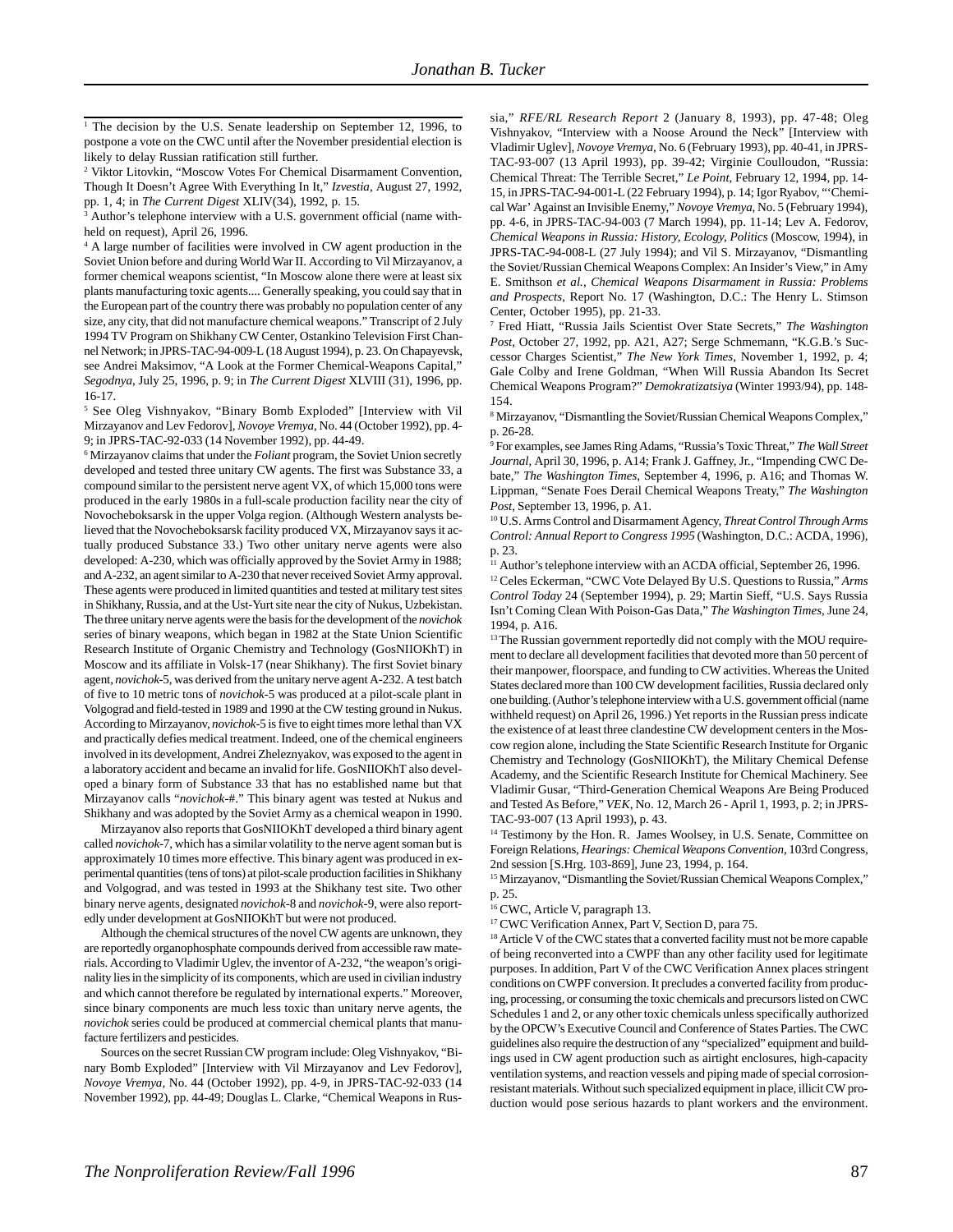Finally, Part V of the CWC Verification Annex requires that for the 10 years after the OPCW Director-General certifies that conversion is complete, the state party must give OPCW inspectors unimpeded access to the facility at any time. States parties possessing converted CWPFs must pay for the costs of verification over the entire 10-year period.

<sup>19</sup> Litovkin, p. 15.

<sup>20</sup> *Ibid.*

21 Vladimir Orlov, "Destruction of Chemical Weapons Could Cost Russia 25 Trillion Rubles" [Interview with Pavel Syutkin], *The Monitor* 1 (Fall 1995), pp. 19-20. (*The Monitor* is published by the Center for International Trade and Security at the University of Georgia, Athens, GA.)

<sup>22</sup> Binary CW munitions contain two separate cannisters filled with relatively nontoxic precursor chemicals that react to form a lethal agent while the munition is in flight to the target. The United States developed three types of binary munitions: a 155mm artillery shell containing precursors of the volatile nerve agent sarin; the BIGEYE spray bomb containing precursors of the persistent nerve agent VX; and a warhead for the Multiple Launch Rocket System (MLRS) containing precursors of a mixture of intermediate-volatility nerve agents. Although the 155mm shell and the BIGEYE bomb were produced, the MLRS system was terminated in 1990 in the final stages of development.

23 Michael Moodie, "Ratifying the CWC: Past Time for Action," *Arms Control Today* 26 (February 1996), pp. 7-8.

<sup>24</sup> The official title of the BDA implementing protocol is: "Protocol of Updated Provisions Relating to the Agreement Between the United States of America and the Union of Soviet Socialist Republics on Destruction and Non-Production of Chemical Weapons and on Measures to Facilitate the Multilateral Convention on Banning Chemical Weapons, agreed *ad referendum* in Geneva on March 26, 1993."

25 Response to question for the record, in U.S. Senate, Committee on Foreign Relations, *Hearings: Chemical Weapons Convention (Treaty Doc. 103-21)*, 103rd Congress, 2nd session, March 22, 1994 [S.Hrg. 103-869], p. 42.

26 United States, "Non-Paper: Guidelines for Conversion Plans for Chemical Weapons Production Facilities," October 14, 1993; and Russian Federation, "Non-Paper: Basic Guidelines to Implementing the Provisions on the Conversion of Chemical Weapons Production Facilities for Purposes Not Prohibited Under the Convention," May 30, 1994.

 $27$  The U.S. paper stated that by the end of the conversion process, "all specialized equipment and special features of buildings or structures" must be destroyed. In contrast, the Russian paper narrowed the scope of conversion by stating that by the end of the process, "the main production train and any chemical weapons filling machines" must be destroyed, plus "those specialized features of the buildings that make them distinct from standard buildings." The Russian paper further defined "specialized equipment" as items of equipment involved in the final stage of CW agent production and having specifications "distinct from prevailing commercial industry standards." The United States countered that commercial availability is not an adequate criterion, since commercial chemical plants are increasingly equipped with emission-control devices for enhanced environmental protection and worker safety, making them harder to distinguish from CWPFs. Thus, the U.S. paper stressed the need to assess the capability of the converted facility *as a whole*. Finally, the U.S. paper stressed the right of the OPCW Technical Secretariat to conduct routine inspections for 10 years after the conversion of a CWPF, while the Russian paper was silent on this issue.

<sup>28</sup> Expert Group on Chemical Weapons and Associated Issues, "Background Paper: Basic Guidelines to Implementing The Provisions On The Conversion Of Chemical Weapons Production Facilities For Purposes Not Prohibited Under The Convention," August 31, 1994 (Rev 1) and February 27, 1995 (Rev 2).

<sup>29</sup> In discussing the timetable for destruction of CWPFs, the Expert Group on Chemical Weapons Issues did manage to agree on a list of chemical production equipment that would be termed "specialized." [Expert Group on Chemical Weapons Issues, "Destruction of CW Production Facilities," document FOC CWPF 96/1.Rev 4, February 12, 1996.] The Expert Group also has been tasked to develop criteria for the toxicity and corrosiveness of chemicals that may be produced at a converted CWPF.

30 Russian Federation, "The Issue of Declaration of Chemical Weapons Production Facilities," Preparatory Commission for the Organization for the Prohibition of Chemical Weapons, Tenth Session, document PC-X/B/WP.14, March 23, 1995, p. 1.

#### <sup>31</sup> *Ibid,* p. 4.

<sup>32</sup> Russian Federation, "Statement by Mr. A.S. Ivanov, Head of the Delegation of the Russian Federation at the Tenth Session of the Preparatory Commission for the OPCW," April 3, 1995 (English translation).

33 United Kingdom, "UK Comments on Russian Paper on Chemical Weapons Production Facilities (CWPFs)," The Hague, April 5, 1995.

34 Matthew Meselson and Justin Smith, "The CWC and the Destruction or Conversion of Chemical Weapon Production Facilities," Working paper presented at the Third Workshop of the Pugwash Study Group on the Implementation of the Chemical and Biological Weapons Conventions, Noordwijk, The Netherlands, May 19-21, 1995.

35 United Kingdom, "UK Comments on Russian Paper."

<sup>36</sup> Delegation of Germany, Statement by Dr. H.W. Beuth, Alternate Representative, on "The Issue of Declaration of Chemical Weapons Production Facilities," delivered in Working Group B session of the Tenth Plenary of the CWC PrepCom, April 5, 1995.

<sup>37</sup> Russian Federation, "Statement by the Head of the Delegation of the Russian Federation at the Eleventh Session of the Preparatory Commission for the Organisation for the Prohibition of Chemical Weapons," document PC-XI/11, July 25, 1995.

<sup>38</sup> According to a U.S. government source, the Russians have removed all CW production equipment from at least two buildings at Volgograd. During a visit to the chemical complex under the Wyoming MOU, U.S. inspectors entered the building where methylphosphonic difluoride (a nerve agent precursor) had been produced and found it was completely empty. Author's telephone interview with an ACDA official, September 26, 1996.

39 Russian Federation, "Statement by the Head of Delegation," July 25, 1995. <sup>40</sup> The items that Russia contends should have been declared are some mobile CW filling systems (which the United States considers free-standing equipment but Russia classifies as filling facilities) and a plant that mixed the "OPA" component of the sarin binary artillery shell. OPA consists of two common industrial chemicals, isopropyl alcohol and isopropylamine. Since these compounds are not listed in the CWC Schedules of Chemicals, the United States maintains that the mixing plant is not a CWPF and hence is not declarable.

41 Author's telephone interview with Richard D'Andrea, Acting Chief, Chemical and Biological Policy Division, U.S. Arms Control & Disarmament Agency, April 9, 1996.

42 Delegation of the Russian Federation, "The Issue of Chemical Weapons Production Facilities," Informal Working Paper, September 22, 1995 (English translation).

<sup>43</sup> One scenario for clandestine production of CW agent at a converted facility would be to produce an organophosphorus nerve agent such as sarin in short production campaigns, then flush the system and switch to production of an organophosphorus compound with a similar chemical structure such as the pesticide malathion or the fire retardant DMMP. In this case, on-site sampling and analysis might either fail to detect the nerve-agent residue or could yield ambiguous results.

44 Author's telephone interview with Vil Mirzayanov, September 17, 1996.

45 Author's telephone interview with Thomas Cataldo, Deputy Director, Chemical Weapons Treaty Management Office, U.S. On-Site Inspection Agency, September 3, 1996.

<sup>46</sup> *Ibid.*

47 R. Jeffrey Smith, "U.S. to Discuss Concerns on Chemical Arms Pact With Moscow," *The Washington Post,* August 9, 1996, p. A22.

48 Author's telephone interview with an ACDA official, September 3, 1996.

<sup>49</sup> Delegation of the Russian Federation, "Statement by the Delegation of the Russian Federation at the Fourteenth Session of the Preparatory Commission for the Organisation for the Prohibition of Chemical Weapons," document PC-XIV/16, July 22, 1996 (emphasis added).

50 John Holum, Director, U.S. Arms Control and Disarmament Agency, statement at press conference on "Chemical Weapons Convention and Comprehensive Test Ban Negotiations," August 7, 1996. (Transcript by Federal News Service.)

52 Author's telephone interview with Richard D'Andrea, ACDA, September 10, 1996.

53 See John Barry, "Planning a Plague?" *Newsweek,* February 1, 1993, pp. 40-

<sup>51</sup> *Ibid.*